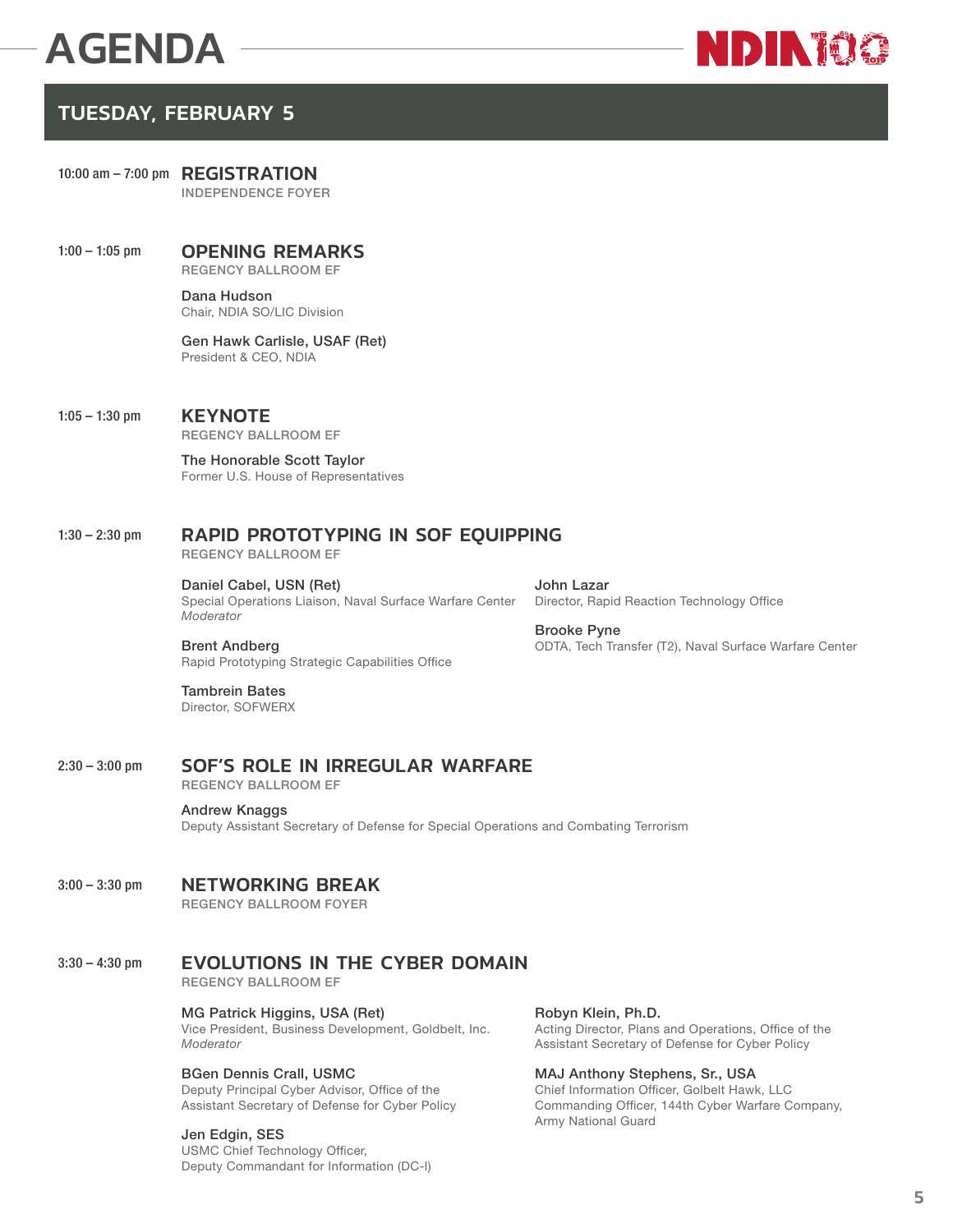## 4:30 – 5:00 pm A CONVERSATION WITH ASD SO/LIC

**REGENCY BALLROOM EF**

**Owen West** Assistant Secretary of Defense, Special Operations/Low-Intensity Conflict

**Dana Hudson** Chair, NDIA SO/LIC Division

#### 5:00 – 6:30 pm NETWORKING SOCIAL IN THE EXHIBIT HALL **INDEPENDENCE BALLROOM**

## 6:30 pm KEYNOTE ADDRESS & AWARDS DINNER

**REGENCY BALLROOM EF**

#### **LTG Paul Ostrowski, USA**

Principal Military Deputy to the Assistant Secretary of the Army (Acquisition, Logistics and Technology) and Director of the Army Acquisition Corps

**VADM Joseph Maguire, USN (Ret)** DeProspero Award Recipient

**ADM Eric Olson, USN (Ret)** Rylander Award Recipient

# WEDNESDAY, FEBRUARY 6

- 7:00 am 5:00 pm **REGISTRATION INDEPENDENCE FOYER**
- 7:00 8:00 am NETWORKING BREAKFAST **REGENCY BALLROOM FOYER**
- 8:00 8:05 am OPENING REMARKS **REGENCY BALLROOM EF**

**Dana Hudson** Chair, NDIA SO/LIC Division

#### 8:05 – 8:35 am **KEYNOTE**

**REGENCY BALLROOM EF**

**The Honorable Michael Waltz** U.S. House of Representatives

#### 8:35 – 9:05 am **KEYNOTE**

**REGENCY BALLROOM EF**

**James Smith, SES** Acquisition Executive, U.S. Special Operations Command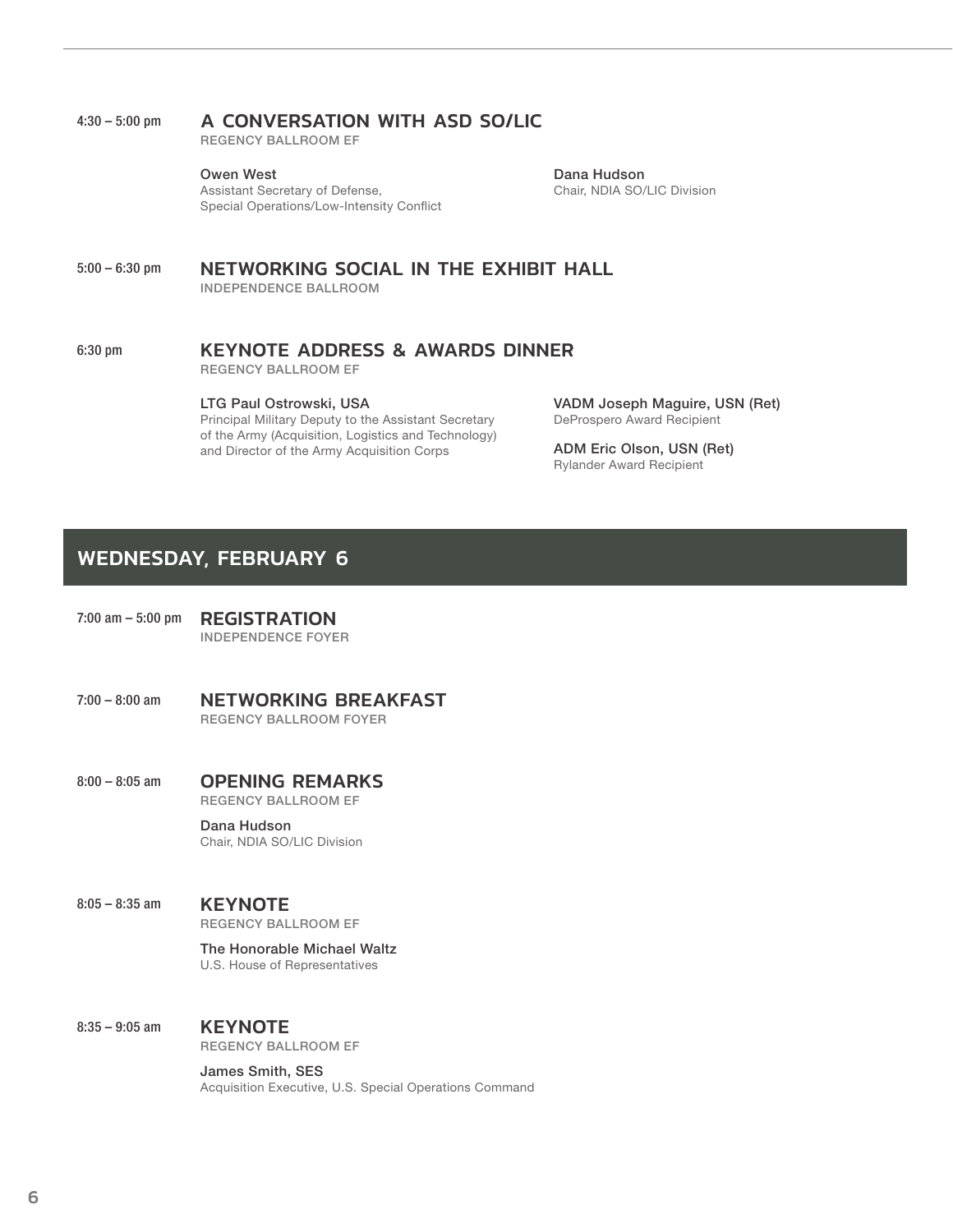

## 9:05 - 11:00 am RAPID ACQUISITION IN THE REAL WORLD - FIELDING QUICKLY FOR THE WARFIGHTERS' REAL TIME NEEDS

**REGENCY BALLROOM EF**

**LCDR Jeff Williams, USN (Ret)** President and CEO, Strategos Consulting, LLC *Moderator*

**COL Joel Babbitt, USA** Program Executive Officer, SOF WARRIOR, U.S. Special Operations Command

# **Col Melissa Johnson, USAF**

Program Executive Officer, Fixed Wing, U.S. Special Operations Command

#### **Margaret McCaskey**

Program Executive Officer, Special Reconnaissance, Surveillance and Exploitation, U.S. Special Operations Command

9:30 am - 4:00 pm **EXHIBIT HALL OPEN INDEPENDENCE BALLROOM**

11:00 – 11:30 am NETWORKING BREAK IN THE EXHIBIT HALL **INDEPENDENCE BALLROOM**

# 11:30 – 12:30 pm ARTIFICIAL INTELLIGENCE, ROBOTICS, AND UNMANNED TECHNOLOGY PANEL

**REGENCY BALLROOM EF**

**RADM Brian Losey, USN (Ret)** Partner, Shield AI *Moderator*

**Shane Shaneman** Director, Strategic Government Research & Engagements, Carnegie Mellon University

**CDR Kevin Baugh, USN (Ret)** President and CEO, KinowledgeBridge International Inc. **Nick Wager, Ph.D.**  Defense Threat Reduction Agency

**Mike Kramer, Ph.D.** Technology and Strategy Branch, Joint Improvised Defeat Organization

#### 12:30 – 1:30 pm NETWORKING LUNCH IN THE EXHIBIT HALL **INDEPENDENCE BALLROOM**

## 1:30 – 2:30 pm HUMAN PERFORMANCE

**REGENCY BALLROOM EF**

**Jared Ross** Asymmetric Operations Group *Moderator*

**The Honorable Michael Lumpkin** Senior Vice President, Human Performance and Behavior Health, Leidos

#### **Dr. Patty Deuster, MPH, CNS**

Professor and Director, Consortium for Health & Military Performance (CHAMP)

**Kevin C. O'Connor, D.O., FAAFP**  Director, Executive Medicine, The GW Medical Faculty Associates

**Phil Wagner, M.D.** Founder and CEO, Sparta Science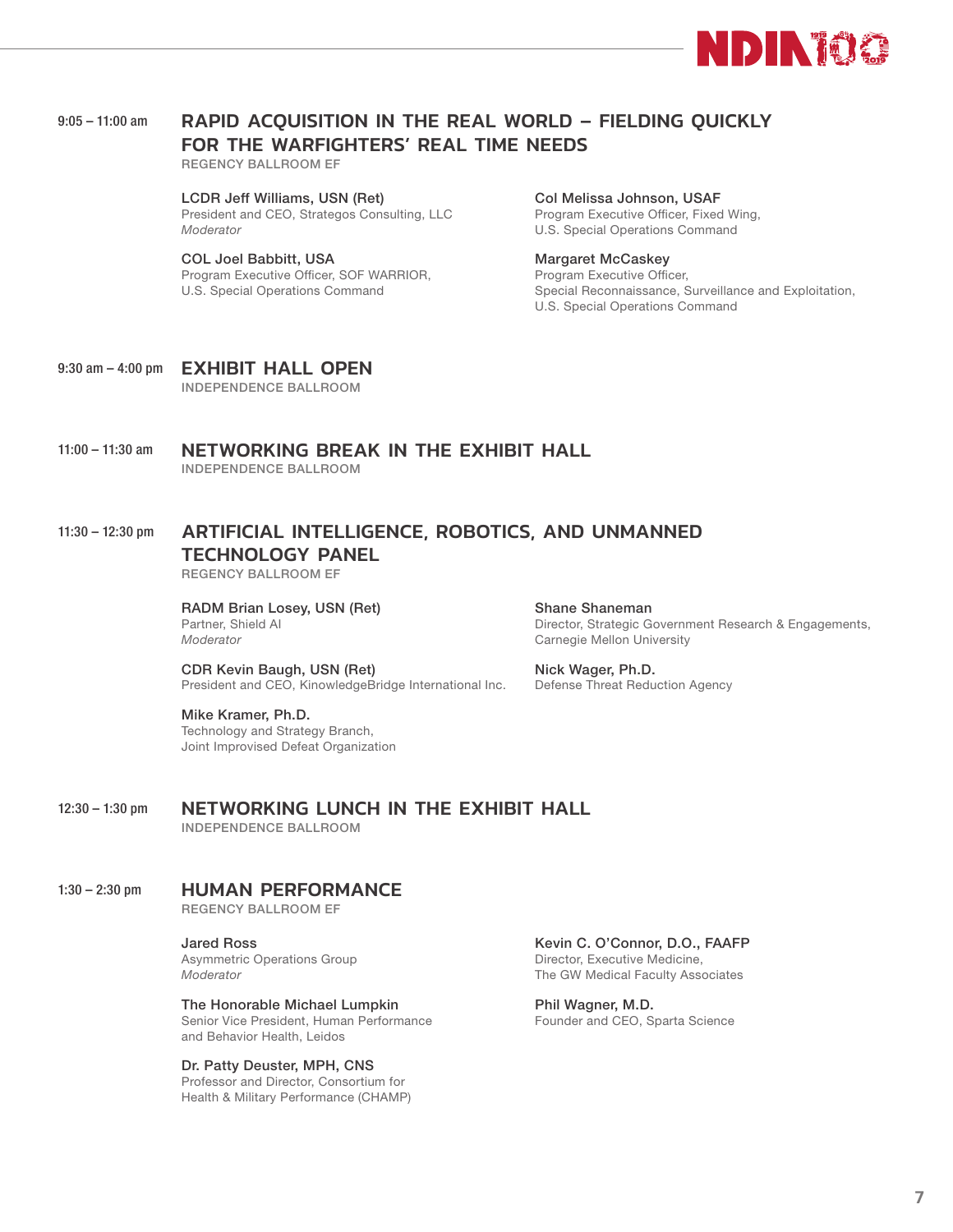## 2:30 – 3:30 pm COUNTERING WEAPONS OF MASS DESTRUCTION

**REGENCY BALLROOM EF**

#### **Chris Royse**

Senior Director, Business Development, MRI Global *Moderator*

#### **Greg Isbill**

Nuclear Engineer, Leidos Intelligence Solutions

**Kenneth Myers** Senior Vice President, National Security Solutions PAE

#### **Robert Peters**

Senior Research Fellow, Center for the Study of Weapons of Mass Destruction, National Defense University

#### 3:30 - 4:00 pm NETWORKING BREAK IN THE EXHIBIT HALL **INDEPENDENCE BALLROOM**

# THURSDAY, FEBRUARY 7

- 8:00 am 12:00 pm **REGISTRATION INDEPENDENCE FOYER**
- 8:00 11:00 am **EXHIBIT HALL OPEN INDEPENDENCE BALLROOM**
- 8:00 9:00 am METWORKING BREAKFAST IN THE EXHIBIT HALL **INDEPENDENCE BALLROOM**
- 9:00 9:05 am **OPENING REMARKS REGENCY BALLROOM EF**

**Dana Hudson** Chair, NDIA SO/LIC Division

9:05 – 9:35 am **KEYNOTE** 

**REGENCY BALLROOM EF**

**Lisa Sanders, SES**  Director, Science and Technology, U.S. Special Operations Command

# 9:35 – 10:35 am THE FUTURE OF THE DIGITAL BATTLEFIELD

REGENCY BALLROOM EF

**Lisa Sanders, SES**  Director, Science and Technology, U.S. Special Operations Command *Moderator*

**CDR James Clark, USN** SOF Program Manager, Strategic Capabilities Office

**Patricia Herndon, SSTM**  Director, Special Warfare and Expeditionary Systems Department

**Charles Perkins, Ph.D.** Principal Deputy, Emerging Capability & Prototyping